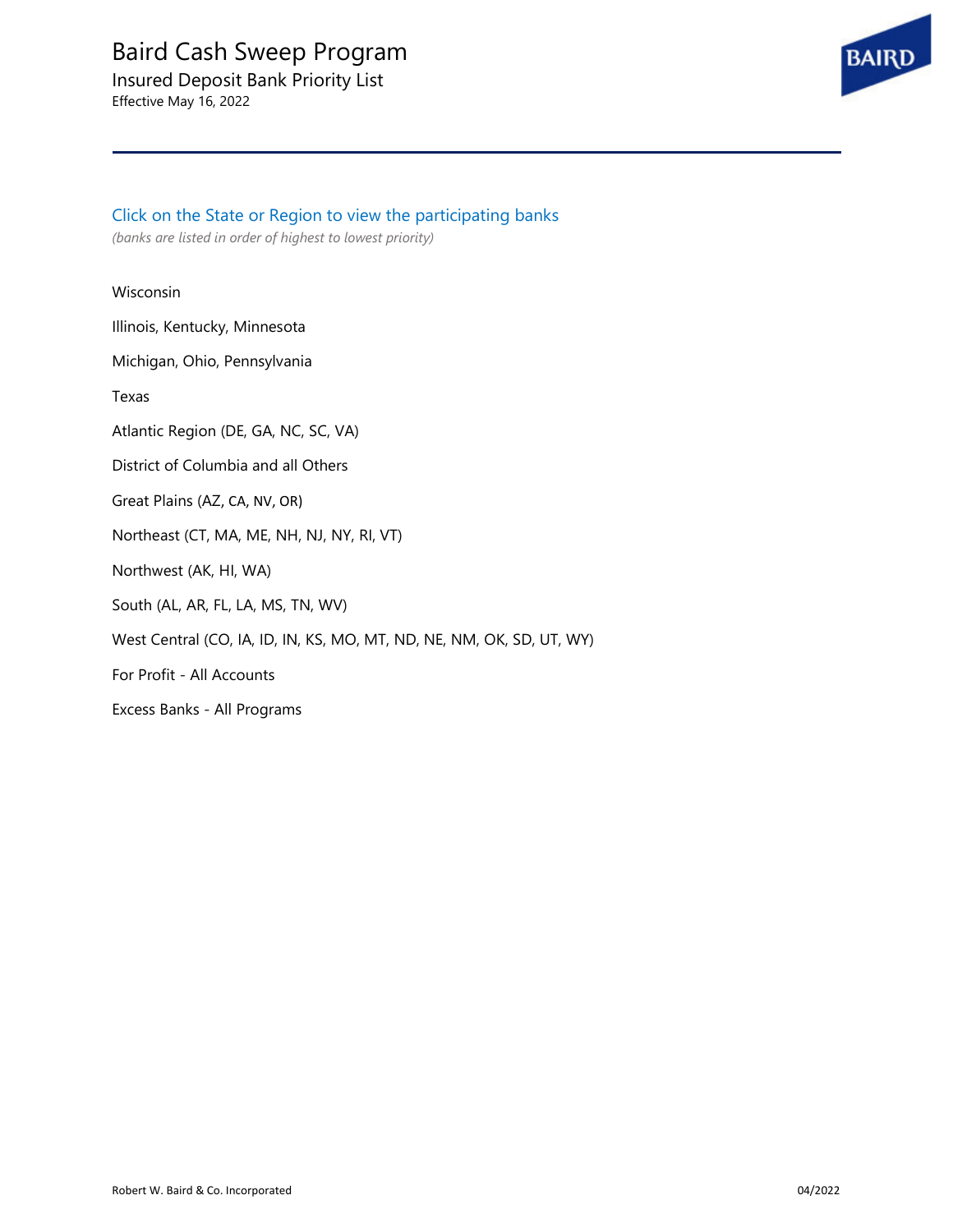<span id="page-1-0"></span>Insured Deposit Bank Priority List

Effective May 16, 2022



| <b>Wisconsin</b> | Retail                                              | Qualified IRAs-Level Fee*      | Qualified IRAs***                                   |
|------------------|-----------------------------------------------------|--------------------------------|-----------------------------------------------------|
|                  | US Bank, National Association                       | US Bank, National Association  | Tristate Capital Bank Q-Accts                       |
|                  | CIBC Bank USA                                       | CIBC Bank USA                  | US Bank, National Association                       |
|                  | JPMorgan Chase Bank NA                              | State Street Bank & Trust      | CIBC Bank USA                                       |
|                  | Goldman Sachs Bank                                  | Goldman Sachs Bank             | JPMorgan Chase Bank NA                              |
|                  | Western Alliance Bank                               | <b>HSBC Bank USA</b>           | Goldman Sachs Bank                                  |
|                  | Citibank, N.A.                                      | Western Alliance Bank          | State Street Bank & Trust                           |
|                  | State Street Bank & Trust                           | JPMorgan Chase Bank NA         | Western Alliance Bank                               |
|                  | Minnwest Bank                                       | Minnwest Bank                  | Citibank, N.A.                                      |
|                  | Cadence Bank N.A.                                   | American Express National Bank | Minnwest Bank                                       |
|                  | Provident Bank                                      | TriState Capital Bank          | Cadence Bank N.A.                                   |
|                  | <b>HSBC Bank USA</b>                                | Provident Bank                 | Provident Bank                                      |
|                  | TriState Capital Bank                               | Cadence Bank N.A.              | <b>HSBC Bank USA</b>                                |
|                  | Associated Bank NA                                  | Associated Bank NA             | Associated Bank NA                                  |
|                  | American Express National Bank                      | Citibank, N.A.                 | American Express National Bank                      |
| Illinois         | Retail                                              | Qualified IRAs-Level Fee*      | Qualified IRAs**                                    |
| Kentucky         |                                                     | Tristate Capital Bank Q-Accts  |                                                     |
| <b>Minnesota</b> | Citibank, N.A.<br>JPMorgan Chase Bank NA            | Goldman Sachs Bank             | Tristate Capital Bank Q-Accts<br>Goldman Sachs Bank |
|                  |                                                     |                                |                                                     |
|                  | US Bank, National Association<br>Goldman Sachs Bank | Citibank, N.A.                 | Citibank, N.A.                                      |
|                  |                                                     | JPMorgan Chase Bank NA         | JPMorgan Chase Bank NA                              |
|                  | CIBC Bank USA                                       | US Bank, National Association  | US Bank, National Association                       |
|                  | American Express National Bank                      | American Express National Bank | American Express National Bank                      |
|                  | Western Alliance Bank                               | Western Alliance Bank          | Western Alliance Bank                               |
|                  | State Street Bank & Trust                           | State Street Bank & Trust      | State Street Bank & Trust                           |
|                  | <b>HSBC Bank USA</b>                                | <b>HSBC Bank USA</b>           | <b>HSBC Bank USA</b>                                |
|                  | Associated Bank NA                                  | Associated Bank NA             | Associated Bank NA                                  |
|                  | TriState Capital Bank                               | CIBC Bank USA                  | CIBC Bank USA                                       |
|                  | Minnwest Bank                                       | Minnwest Bank                  | Minnwest Bank                                       |
|                  | Provident Bank                                      | Provident Bank                 | Provident Bank                                      |
|                  | Cadence Bank N.A.                                   | Cadence Bank N.A.              | Cadence Bank N.A.                                   |
| Michigan         | Retail                                              | Qualified IRAs-Level Fee*      | Qualified IRAs**                                    |
| <b>Ohio</b>      | US Bank, National Association                       | <b>HSBC Bank USA</b>           | Tristate Capital Bank Q-Accts                       |
| Pennsylvania     | Citibank, N.A.                                      | Citibank, N.A.                 | US Bank, National Association                       |
|                  | State Street Bank & Trust                           | State Street Bank & Trust      | Goldman Sachs Bank                                  |
|                  | <b>HSBC Bank USA</b>                                | US Bank, National Association  | Citibank, N.A.                                      |
|                  | Goldman Sachs Bank                                  | CIBC Bank USA                  | State Street Bank & Trust                           |
|                  | Western Alliance Bank                               | JPMorgan Chase Bank NA         | Western Alliance Bank                               |
|                  | JPMorgan Chase Bank NA                              | Western Alliance Bank          | HSBC Bank USA                                       |
|                  | American Express National Bank                      | Provident Bank                 | JPMorgan Chase Bank NA                              |
|                  | Provident Bank                                      | Associated Bank NA             | American Express National Bank                      |
|                  | Cadence Bank N.A.                                   | American Express National Bank | Provident Bank                                      |
|                  | Minnwest Bank                                       | Goldman Sachs Bank             | Cadence Bank N.A.                                   |
|                  | CIBC Bank USA                                       | Cadence Bank N.A.              | Minnwest Bank                                       |
|                  | TriState Capital Bank                               | TriState Capital Bank          | CIBC Bank USA                                       |
|                  | Associated Bank NA                                  | Minnwest Bank                  | Associated Bank NA                                  |
|                  |                                                     |                                |                                                     |

\*Level Fee accounts are accounts subject to Section 4975 of the Internal Revenue Code (such as traditional, rollover, Roth and inherited IRAs, and Coverdell education savings accounts) (collectively, "IRA accounts") and managed or advised by Baird in its capacity as an investment adviser pursuant to an investmentadvisory agreement with Baird, for which Baird receives a per account fee as described in the Cash Sweep Program Disclosures document, which is available [atwww.rwbaird.com/cashsweeps.](http://www.rwbaird.com/cashsweeps)

\*\*Qualified accounts are IRA accounts, other than Level Fee accounts.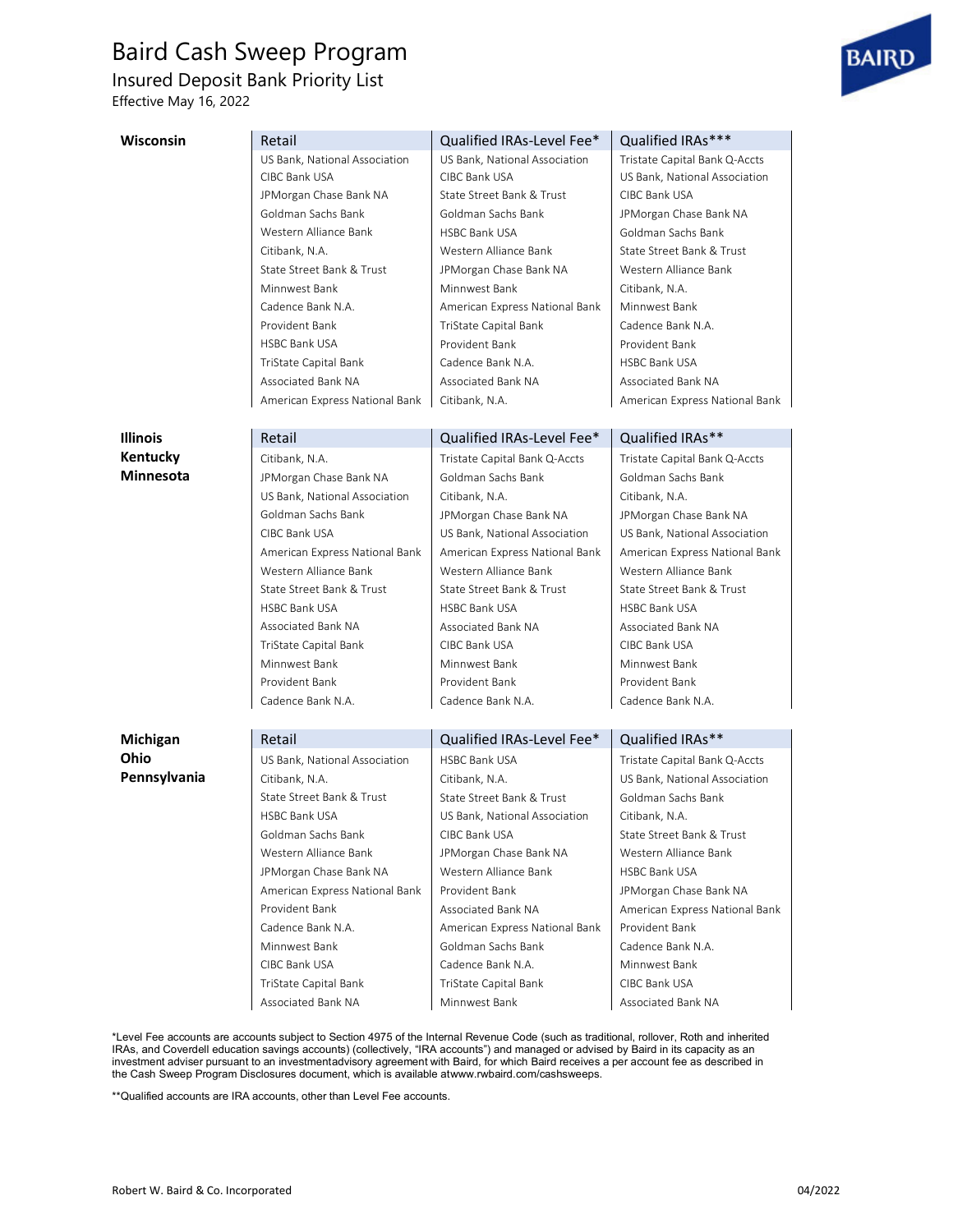<span id="page-2-0"></span>Insured Deposit Bank Priority List

Effective May 16, 2022

| Texas                | Retail                         | Qualified IRAs-Level Fee*      | Qualified IRAs**               |
|----------------------|--------------------------------|--------------------------------|--------------------------------|
|                      | US Bank, National Association  | US Bank, National Association  | Tristate Capital Bank Q-Accts  |
|                      | American Express National Bank | Goldman Sachs Bank             | US Bank, National Association  |
|                      | Goldman Sachs Bank             | American Express National Bank | American Express National Bank |
|                      | CIBC Bank USA                  | <b>HSBC Bank USA</b>           | Goldman Sachs Bank             |
|                      | Citibank, N.A.                 | JPMorgan Chase Bank NA         | Citibank, N.A.                 |
|                      | JPMorgan Chase Bank NA         | CIBC Bank USA                  | JPMorgan Chase Bank NA         |
|                      | Western Alliance Bank          | Western Alliance Bank          | Western Alliance Bank          |
|                      | <b>HSBC Bank USA</b>           | Citibank, N.A.                 | <b>HSBC Bank USA</b>           |
|                      | Cadence Bank N.A.              | Minnwest Bank                  | Cadence Bank N.A.              |
|                      | Provident Bank                 | Provident Bank                 | Provident Bank                 |
|                      | Associated Bank NA             | TriState Capital Bank          | CIBC Bank USA                  |
|                      | Minnwest Bank                  | State Street Bank & Trust      | Associated Bank NA             |
|                      | TriState Capital Bank          | Associated Bank NA             | Minnwest Bank                  |
|                      | State Street Bank & Trust      | Cadence Bank N.A.              | State Street Bank & Trust      |
|                      |                                |                                |                                |
| <b>Atlantic</b>      | Retail                         | Qualified IRAs-Level Fee*      | Qualified IRAs**               |
|                      | <b>HSBC Bank USA</b>           | Goldman Sachs Bank             | Tristate Capital Bank Q-Accts  |
| Delaware             | State Street Bank & Trust      | State Street Bank & Trust      | <b>HSBC Bank USA</b>           |
| Georgia              | American Express National Bank | US Bank, National Association  | State Street Bank & Trust      |
| North Carolina       | TriState Capital Bank          | American Express National Bank | American Express National Bank |
| South Carolina       | US Bank, National Association  | Western Alliance Bank          | US Bank, National Association  |
| Virginia             | Goldman Sachs Bank             | Cadence Bank N.A.              | Citibank, N.A.                 |
|                      | Western Alliance Bank          | Provident Bank                 | JPMorgan Chase Bank NA         |
|                      | CIBC Bank USA                  | <b>HSBC Bank USA</b>           | CIBC Bank USA                  |
|                      | JPMorgan Chase Bank NA         | JPMorgan Chase Bank NA         | Western Alliance Bank          |
|                      | Citibank, N.A.                 | Minnwest Bank                  | Minnwest Bank                  |
|                      | Minnwest Bank                  | CIBC Bank USA                  | Goldman Sachs Bank             |
|                      | Provident Bank                 | Citibank, N.A.                 | Provident Bank                 |
|                      | Cadence Bank N.A.              | TriState Capital Bank          | Cadence Bank N.A.              |
|                      | Associated Bank NA             | Associated Bank NA             | Associated Bank NA             |
|                      |                                |                                |                                |
| District of Columbia | Retail                         | Qualified IRAs-Level Fee*      | Qualified IRAs**               |
| and                  | US Bank, National Association  | <b>HSBC Bank USA</b>           | Tristate Capital Bank Q-Accts  |
| <b>All Others</b>    | CIBC Bank USA                  | CIBC Bank USA                  | US Bank, National Association  |
|                      | JPMorgan Chase Bank NA         | JPMorgan Chase Bank NA         | CIBC Bank USA                  |
|                      | Western Alliance Bank          | American Express National Bank | JPMorgan Chase Bank NA         |
|                      | American Express National Bank | TriState Capital Bank          | American Express National Bank |
|                      | TriState Capital Bank          | Provident Bank                 | Western Alliance Bank          |
|                      | Provident Bank                 | Citibank, N.A.                 | Provident Bank                 |
|                      | Minnwest Bank                  | Western Alliance Bank          | Minnwest Bank                  |
|                      | <b>HSBC Bank USA</b>           | Minnwest Bank                  | <b>HSBC Bank USA</b>           |
|                      | Citibank, N.A.                 | US Bank, National Association  | Citibank, N.A.                 |
|                      | State Street Bank & Trust      | State Street Bank & Trust      | State Street Bank & Trust      |
|                      | Cadence Bank N.A.              | Cadence Bank N.A.              | Cadence Bank N.A.              |
|                      |                                |                                |                                |
|                      |                                |                                |                                |

\*Level Fee accounts are accounts subject to Section 4975 of the Internal Revenue Code (such as traditional, rollover, Roth and inherited IRAs, and Coverdell education savings accounts) (collectively, "IRA accounts") and managed or advised by Baird in its capacity as an investment adviser pursuant to an investmentadvisory agreement with Baird, for which Baird receives a per account fee as described in the Cash Sweep Program Disclosures document, which is available [atwww.rwbaird.com/cashsweeps.](http://www.rwbaird.com/cashsweeps)

\*\*Qualified accounts are IRA accounts, other than Level Fee accounts.

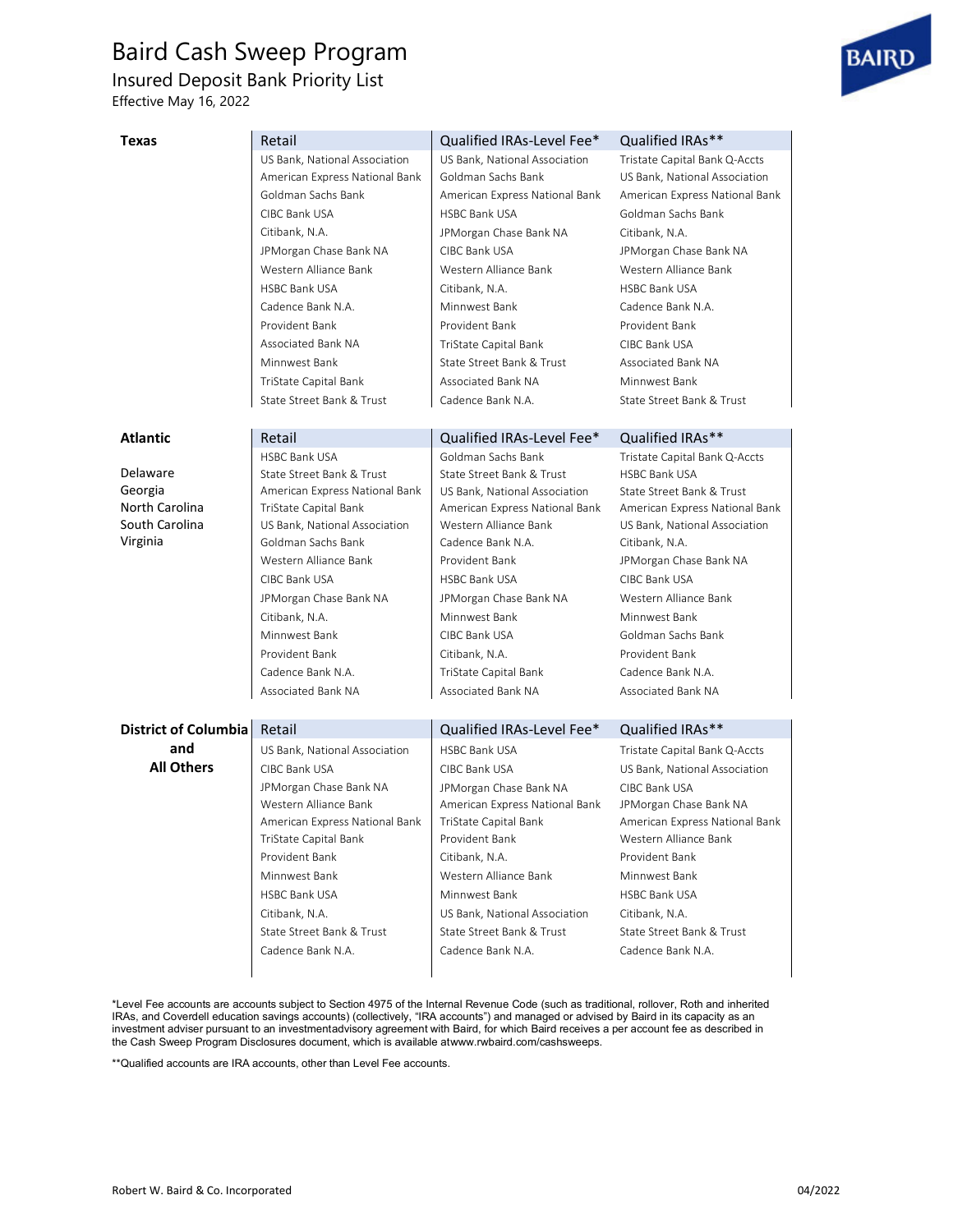<span id="page-3-0"></span>Insured Deposit Bank Priority List

Effective May 16, 2022

| <b>Great Plains</b> | Retail                                                  | Qualified IRAs-Level Fee*                                  | Qualified IRAs**                                        |
|---------------------|---------------------------------------------------------|------------------------------------------------------------|---------------------------------------------------------|
|                     | Goldman Sachs Bank                                      | JPMorgan Chase Bank NA                                     | Tristate Capital Bank Q-Accts                           |
| Arizona             | CIBC Bank USA                                           | US Bank, National Association                              | Goldman Sachs Bank                                      |
| California          | US Bank, National Association                           | Goldman Sachs Bank                                         | US Bank, National Association                           |
| Nevada              | JPMorgan Chase Bank NA                                  | State Street Bank & Trust                                  | JPMorgan Chase Bank NA                                  |
| Oregon              | Western Alliance Bank                                   | Cadence Bank N.A.                                          | Associated Bank NA                                      |
|                     | Citibank, N.A.                                          | TriState Capital Bank                                      | Citibank, N.A.                                          |
|                     | TriState Capital Bank                                   | Western Alliance Bank                                      | Western Alliance Bank                                   |
|                     | Associated Bank NA                                      | American Express National Bank                             | American Express National Bank                          |
|                     | American Express National Bank                          | CIBC Bank USA                                              | CIBC Bank USA                                           |
|                     | Cadence Bank N.A.                                       | Minnwest Bank                                              | Cadence Bank N.A.                                       |
|                     | Provident Bank                                          | Citibank, N.A.                                             | Provident Bank                                          |
|                     | Minnwest Bank                                           | Provident Bank                                             | Minnwest Bank                                           |
|                     | <b>HSBC Bank USA</b>                                    | Associated Bank NA                                         | <b>HSBC Bank USA</b>                                    |
|                     | State Street Bank & Trust                               | <b>HSBC Bank USA</b>                                       | State Street Bank & Trust                               |
|                     |                                                         |                                                            |                                                         |
| <b>Northeast</b>    | Retail                                                  | Qualified IRAs-Level Fee*                                  | Qualified IRAs**                                        |
|                     | State Street Bank & Trust                               | US Bank. National Association                              | Tristate Capital Bank Q-Accts                           |
| Connecticut         | US Bank, National Association                           | CIBC Bank USA                                              | State Street Bank & Trust                               |
| Massachusetts       | American Express National Bank                          | Goldman Sachs Bank                                         | US Bank, National Association                           |
| Maryland            | CIBC Bank USA                                           | American Express National Bank                             | American Express National Bank                          |
| Maine               | Goldman Sachs Bank                                      | Citibank, N.A.                                             | Goldman Sachs Bank                                      |
| New Hampshire       | <b>HSBC Bank USA</b>                                    | <b>HSBC Bank USA</b>                                       | Western Alliance Bank                                   |
| New Jersey          | JPMorgan Chase Bank NA                                  | Western Alliance Bank                                      | <b>HSBC Bank USA</b>                                    |
| New York            | Western Alliance Bank                                   | TriState Capital Bank                                      | JPMorgan Chase Bank NA                                  |
| Rhode Island        | Citibank, N.A.                                          | JPMorgan Chase Bank NA                                     | CIBC Bank USA                                           |
| Vermont             | TriState Capital Bank                                   | Provident Bank                                             | Citibank, N.A.                                          |
|                     | Minnwest Bank                                           | State Street Bank & Trust                                  | Minnwest Bank                                           |
|                     | Cadence Bank N.A.                                       | Cadence Bank N.A.                                          | Cadence Bank N.A.                                       |
|                     | Provident Bank                                          | Associated Bank NA                                         | Provident Bank                                          |
|                     | Associated Bank NA                                      | Minnwest Bank                                              | Associated Bank NA                                      |
| <b>Northwest</b>    | Retail                                                  | Qualified IRAs-Level Fee*                                  | Qualified IRAs**                                        |
|                     |                                                         |                                                            |                                                         |
| Alaska              | JPMorgan Chase Bank NA<br>US Bank, National Association | US Bank, National Association<br>State Street Bank & Trust | Tristate Capital Bank Q-Accts<br>JPMorgan Chase Bank NA |
| Hawaii              | Goldman Sachs Bank                                      | Minnwest Bank                                              | US Bank, National Association                           |
| Washington          | State Street Bank & Trust                               | CIBC Bank USA                                              | State Street Bank & Trust                               |
|                     | HSBC Bank USA                                           | <b>HSBC Bank USA</b>                                       | Western Alliance Bank                                   |
|                     | Citibank, N.A.                                          | Western Alliance Bank                                      | <b>HSBC Bank USA</b>                                    |
|                     | Western Alliance Bank                                   | Provident Bank                                             | Citibank, N.A.                                          |
|                     | American Express National Bank                          | Cadence Bank N.A.                                          | American Express National Bank                          |
|                     | Provident Bank                                          | JPMorgan Chase Bank NA                                     | Provident Bank                                          |
|                     | Associated Bank NA                                      | TriState Capital Bank                                      | Associated Bank NA                                      |
|                     | TriState Capital Bank                                   | American Express National Bank                             | Goldman Sachs Bank                                      |
|                     | Minnwest Bank                                           | Goldman Sachs Bank                                         | Minnwest Bank                                           |
|                     | CIBC Bank USA                                           | Citibank, N.A.                                             | CIBC Bank USA                                           |
|                     | Cadence Bank N.A.                                       | Associated Bank NA                                         | Cadence Bank N.A.                                       |
|                     |                                                         |                                                            |                                                         |

\*Level Fee accounts are accounts subject to Section 4975 of the Internal Revenue Code (such as traditional, rollover, Roth and inherited IRAs, and Coverdell education savings accounts) (collectively, "IRA accounts") and managed or advised by Baird in its capacity as an investment adviser pursuant to an investmentadvisory agreement with Baird, for which Baird receives a per account fee as described in the Cash Sweep Program Disclosures document, which is available [atwww.rwbaird.com/cashsweeps.](http://www.rwbaird.com/cashsweeps)

\*\*Qualified accounts are IRA accounts, other than Level Fee accounts.